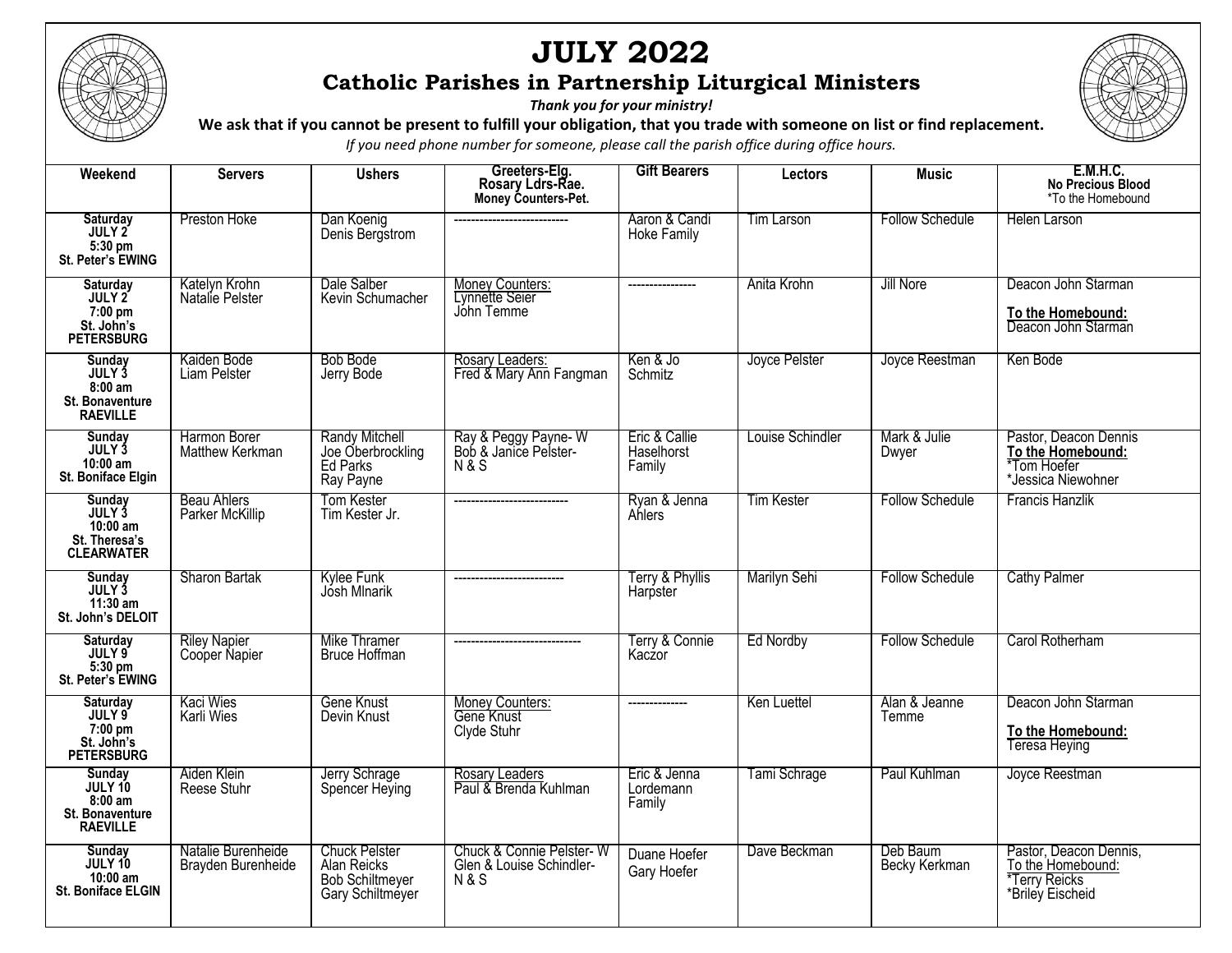| Weekend                                                              | <b>Servers</b>                                              | <b>Ushers</b>                                                                        | Greeters-Elg.<br>Rosary Ldrs-Rae.<br>Money Counters-Pet.              | <b>Gift Bearers</b>               | Lectors              | <b>Music</b>           | <b>E.M.H.C.</b><br>No Precious Blood<br>*To the Homebound                               |
|----------------------------------------------------------------------|-------------------------------------------------------------|--------------------------------------------------------------------------------------|-----------------------------------------------------------------------|-----------------------------------|----------------------|------------------------|-----------------------------------------------------------------------------------------|
| Sunday<br>JULY 10<br>10:00 am<br>St. Theresa's<br><b>CLEARWATER</b>  | <b>Keaton Thiele</b><br>Kaylee Thiele<br><b>Ruby Ahlers</b> | Tim Kester Sr.<br><b>Bill Kester</b>                                                 |                                                                       | Wayne & Angie<br>Ahlers           | Carol Kester         | <b>Follow Schedule</b> | <b>Tom Kester</b>                                                                       |
| Sunday<br>JULY 10<br>11:30 am<br>St. John's DELOIT                   | Alec Schindler                                              | Jake Schindler<br><b>Tom MInarik</b>                                                 | ---------------------------                                           | Ben & Jaime<br>Hupp               | Angela Tagel         | <b>Follow Schedule</b> | Sonja Bartak                                                                            |
| Saturday<br>JULY 16<br>5:30 pm<br>St. Peter's EWING                  | Jack Barlow<br><b>Tessa Barlow</b>                          | Ed Nordby<br>Greg Napier                                                             |                                                                       | Kevin & Gina<br>Koenig Family     | <b>Tammy Summers</b> | <b>Follow Schedule</b> | Mike Summers                                                                            |
| Saturday<br>JULY 16<br>7:00 pm<br>St. John's<br><b>PETERSBURG</b>    | <b>Christian Preister</b><br>Cali Stokes                    | <b>Chase Preister</b><br><b>Scott Preister</b>                                       | Money Counters:<br>Bob Heying<br>David Pieke                          | ----------------                  | Alan Temme           | Guitar Group           | Deacon John Starman<br>To the Homebound:<br>Jeanne Temme                                |
| Sunday<br>JULY 17<br>$8:00$ am<br>St. Bonaventure<br><b>RAEVILLE</b> | Olivia Klein<br>Raaf Klein                                  | <b>Tyler Reestman</b><br>Martin Klein                                                | Rosary Leaders<br>Mark & Carole Tharnish                              | Jerry & Tami<br>Schrage           | Eric Lordemann       | Joyce Reestman         | Jeanette Bode                                                                           |
| Sunday<br>JULY 17<br>10:00 am<br>St. Boniface ELGIN                  | Kellan Hoefer<br>Karson Kallhoff                            | Craig Niewohner<br>Jake Schindler<br>Jeff Schindler<br>Ross Schindler                | Jeff & Tracey Schindler-W<br>Dave Kerkman-N<br>Marilyn Reestman-S     | Tom & Bonnie<br>Hoefer            | Jodine Meis          | Mark & Julie<br>Dwyer  | Pastor, Deacon Dennis,<br>To the Homebound:<br>*Dave & Janice Eischeid<br>*Heather Veik |
| Sunday<br>JULY 17<br>10:00 am<br>St. Theresa's<br><b>CLEARWATER</b>  | <b>Bailey Ahlers</b><br>Kenna Brabeck<br>Jacob Schlecht     | Aaron Kruger<br>John Mlnarik                                                         | ---------------------------                                           | Steven & Taryl<br>Bazelman        | Sonia Rittscher      | <b>Follow Schedule</b> | Dianna Kester                                                                           |
| Sunday<br>JULY 17<br>$11:30$ am<br>St. John's DELOIT                 | Cecelia Mlnarik                                             | Steven Bartak<br>Allen Schueth                                                       | _____________________                                                 | Marty & Janette<br>Kerkman        | <b>Cathy Palmer</b>  | <b>Follow Schedule</b> | <b>Emily MInarik</b>                                                                    |
| Saturday<br>JULY 23<br>5:30 pm<br>St. Peter's EWING                  | Charlee Wagner<br>Peyton Wagner                             | Kevin Schrunk<br>Kevin Koenig                                                        | ----------------------------                                          | <b>Greg Napier</b><br>Family      | <b>Kathy Arens</b>   | <b>Follow Schedule</b> | Leanne Tomjack                                                                          |
| Sunday<br>JULY 23<br>5:30 pm<br>St. Boniface ELGIN<br>PJ Alumni Mass | Matthew Kerkman<br><b>Carter Selting</b>                    | Steve Kerkman<br><b>Bill Mescher</b><br><b>Travis Eischeid</b><br><b>Austin Meis</b> | Gary & Jayne Arehart<br>Paul & Brenda Kuhlman<br>Travis & Sara Morris | Rick & Jan<br>Starman &<br>Family | <b>Tracy Beckman</b> | Mark & Julie<br>Dwyer  | Pastor, Priest in attendance                                                            |
| Saturday<br>JULY 23<br>7:00 pm<br>St. John's<br><b>PETERSBURG</b>    | Natalie Pelster<br>Kaitey Schumacher                        | Derek Stuhr<br>Vet Stuhr                                                             | Money Counters:<br>Carolyn Beckman<br>Shirley Henn                    |                                   | <b>Cindy Temme</b>   | Jan, Jeff & Rod        | Deacon John Starman<br>To the Homebound:<br><b>Larry Pelster</b>                        |